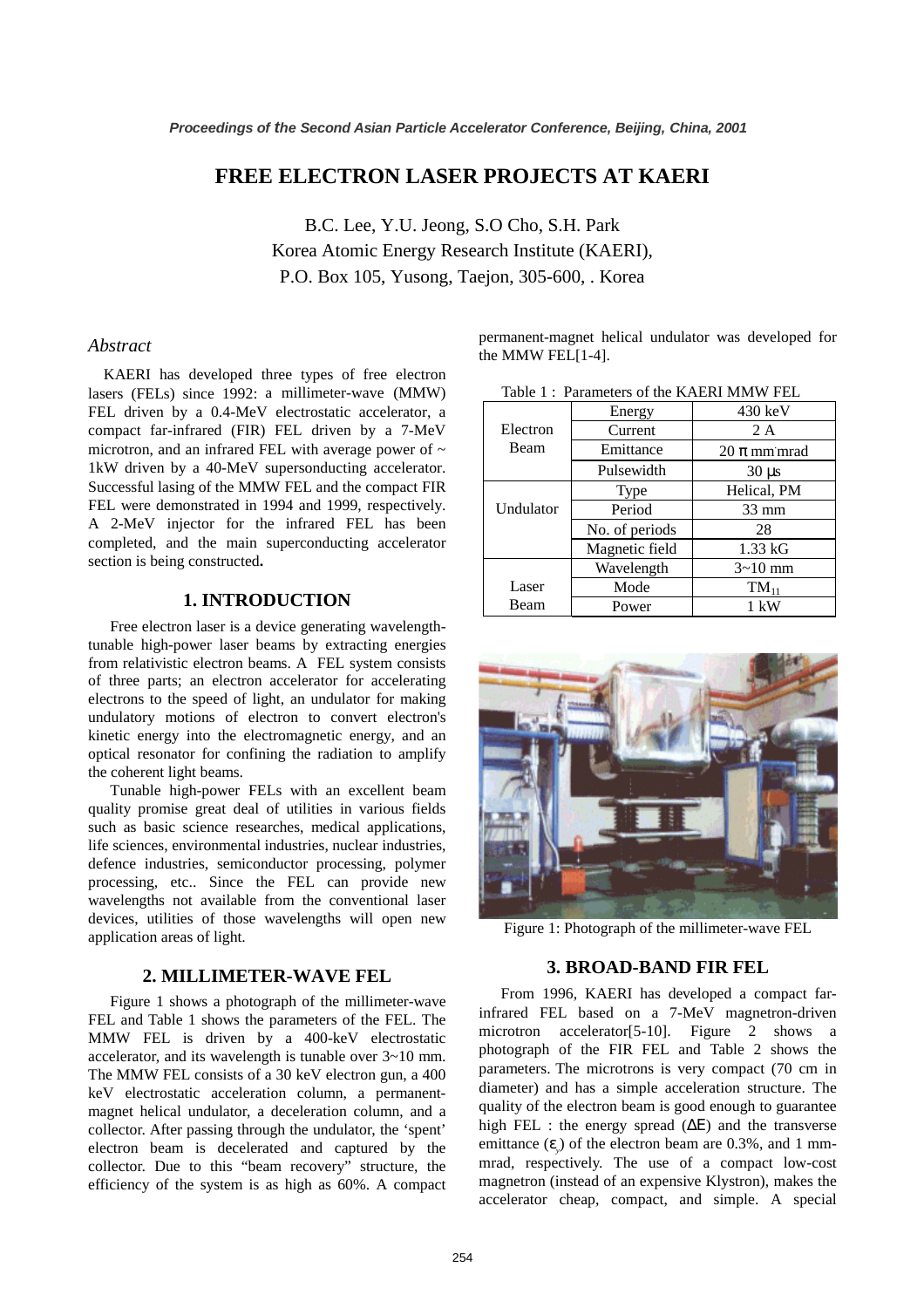technology has been developed for the stabilization of the frequency of the magnetron. A high-performance permanent-magnet-assisted electromagnet undulator has been developed for the FIR FEL. The magnetic field strength of the undulator is higher by 10 % than that of pure permanent-magnet undulator, and its r.m.s distribution error is as small as 0.05%, which enable high FEL gain and perfect transport of electron beam through the undulator. First lasing of the FIR FEL was achieved at the end of 1999, and now the FEL is operating stably in the wavelength range of 100-150 µm. The wavelength range will be extended to 90-300 µm. by extending the energy tenability of the electron beam.

|           | Energy       | $6.5-7$ MeV               |
|-----------|--------------|---------------------------|
|           | Current      | 40 mA (macropulse)        |
|           |              | 1 A (micropulse)          |
|           | Energy       | $0.3\%$                   |
| Electron  | spread       |                           |
| Beam      | Repetition   | $0.6~10$ Hz (macropulse)  |
|           | rate         | 2.8 GHz (micropulse)      |
|           | Pulsewidth   | 5.5 µs (macropulse)       |
|           |              | 30 ps (micropulse)        |
|           | <b>Type</b>  | Hybrid                    |
| Undulator | Period       | $25 \text{ mm}$           |
|           | # of periods | 80                        |
|           | Magnetic     | $4.8 - 6.8$ kG            |
|           | field        |                           |
|           | Wavelength   | $100-150 \mu m$ (present) |
|           |              | 90-300 µm (upgrade)       |
| Laser     | Linewidth    | $0.3\%$                   |
| Beam      | Power        | 100 W (micropulse)        |

Table 2 : Parameters of the KAERI far-infrared FEL



Figure 2 : Photograph of the KAERI FIR FEL

# **4. HIGH-POWER IR FEL**

A schematic of the high average power infrared FEL is shown in Figure 3, and the parameters of the FEL is shown in Table 3. The FEL system is composed of a 2MeV injector, a ~40-MeV superconducting acceleration section, one recirculation beamlines, an undulator, a pair of optical cavity mirrors, and an e-beam dump. The 2- MeV injector has already been completed, and the superconducting acceleration section is being constructed. The recirculation beamline and the undulator is being designed.

The 2 MeV injector consists of a 300-keV electron gun, a RF bunching cavity and two 0.8-MeV RF acceleration [11-12]. The average current of the electron beam is as high as 10 mA. The main accelerator is composed of two 352-MHz superconducting radio frequency (RF) accelerator modules, each of which gives acceleration gain of ~20 MeV. Each of the SC acceleration modules is composed of two four-cell RF cavities, and is fed by two 50-kW tetrode-type RF generators.

|           | Energy              | 20-40 MeV               |
|-----------|---------------------|-------------------------|
| Electron  | Average             | $10 \text{ mA}$         |
| Beam      | Current             |                         |
|           | <b>RF</b> Frequency | 352 MHz                 |
|           | Injection           | $2 \text{ MeV}$         |
|           | Energy              |                         |
|           | Type                | Hybrid,                 |
| Undulator |                     | <b>Optical Klystron</b> |
|           | Period              | $35 \text{ mm}$         |
|           | No. of periods      | $30 \times 2$           |
|           | Magnetic field      | $1.7 - 3.3$ kG          |
|           | Wavelength          | $3 - 20 \mu m$          |
| Laser     | Average             | $1-5$ kW                |
| Beam      | Power               |                         |
|           | Pulsewidth          | $\sim$ 20 ps            |
|           | Repetition rate     | 22 MHz max.             |

Table 3: Parameters of the high power infrared FEL

In the design of the recirculation beamline of the high power IR FEL, the concept of energy recovery is very important. The electrons from the injector get an energy of ~40 MeV at the RF cavities, and come to the FEL undulator magnetic system, where they loose their energy to the radiation. The "used" electrons return to the RF cavities in decelerating phase of the RF voltage and their energy is converted into RF energy. The electrons, having energy practically equal to the injection energy, are then directed to the beam dump.

Since the energy of the electron beam is converted into the energy of RF electromagnetic wave, it is not necessary to feed high power RF electromagnetic wave into the RF cavities in order to accelerate the electron beam. Only a small power of RF is needed in order to excite the accelerating field in the cavity, and therefore, the efficiency of the FEL system can become high. The IR FEL will generate ~20-ps pulses of radiation at a maximal repetition rate of 22 MHz with average power